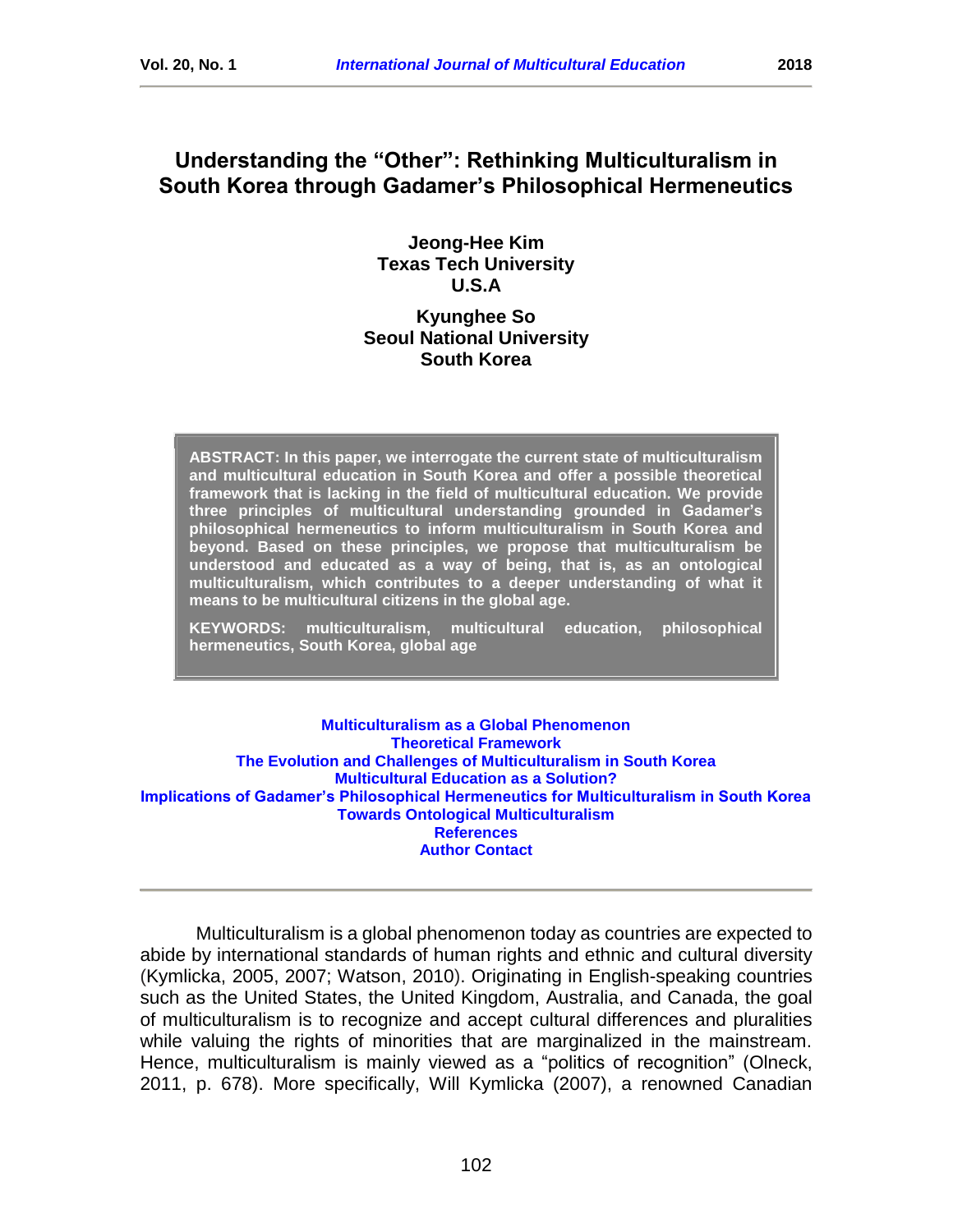political philosopher whose expertise is in international politics of diversity, defines multiculturalism as follows:

An umbrella term to cover a wide range of policies designed to provide some level of public recognition, support or accommodation to nondominant ethnocultural groups, whether those groups are 'new' minorities (e.g., immigrant and refugees) or "old" minorities (e.g., historically settled national minorities and indigenous peoples). (p. 16)

As we can see in this definition, the core idea of multiculturalism has political and philosophical dimensions that push countries to implement policies at the institutional level to deal with all forms of oppression. It further aims to provide the protection and promotion of the human rights of ethnic, religious, sexual orientation, and linguistic minorities including indigenous peoples and their communities.

For South Korea, whose multicultural context is the focus of this paper, multiculturalism is a fairly recent phenomenon compared to the West. Although the term *multiculturalism* first appeared in Korean newspapers in the early 1990s, it was not until the 2000s when South Korea began to view multiculturalism as South Koreans' "own matter" (Ahn, 2012, p. 103). That is, when the term multiculturalism was first introduced in South Korea, it appeared in "brief world news" reports and it did not necessarily reflect Korean society (Ahn, 2012). At that time, South Korea still remained an ethnically and culturally "homogenous" society, as reflected in Kymlicka's (1998) two-decade-old statement, "Most countries today are culturally diverse except for Iceland and South Korea" (p. 1). However, entering the 21<sup>st</sup> century, Korean society began to diversify with an increasing number of "foreigners" and immigrants, which calls for a more serious discussion of multiculturalism as its own social issue. According to the Korean Ministry of the Interior (2015, [www.moi.go.kr\)](http://www.moi.go.kr/), about 1.7 million foreigners (non-Koreans) are currently living in South Korea, a nearly 30 times increase since the 1990s. South Korea is now rapidly becoming a diverse society, experiencing the increasing global trend of multiculturalism.

In order to address the rapid changes in the make-up of the Korean population, the Korean government has been making efforts to establish a variety of multicultural policies to meet both international standards as well as national needs and concerns. Since the 2000s, there has also been a proliferation of publications along with political and scholarly debates on diversity, multicultural issues, and multicultural education to address those issues (Ahn, 2012). Despite the local and national efforts to address the societal change, the issue of multiculturalism, however, has been a social, political, and educational problem in South Korea for quite some time. For example, research indicates that Korean multiculturalism remains focused on cultural and linguistic maintenance and celebrations, while ethnic minorities in South Korea experience inequalities, marginalization, discrimination, and racism, including micro-aggressions that send subtle denigrating messages to ethnic minorities in everyday exchanges (see, for example, Ahn, 2012; Appiah, 2006; Kang, 2010; Mo & Hwang, 2007; Olneck, 2011). In addition, Korean multiculturalism is criticized for embodying the reified otherness of migrants in their practice of multiculturalism (Chang, 2015). That is,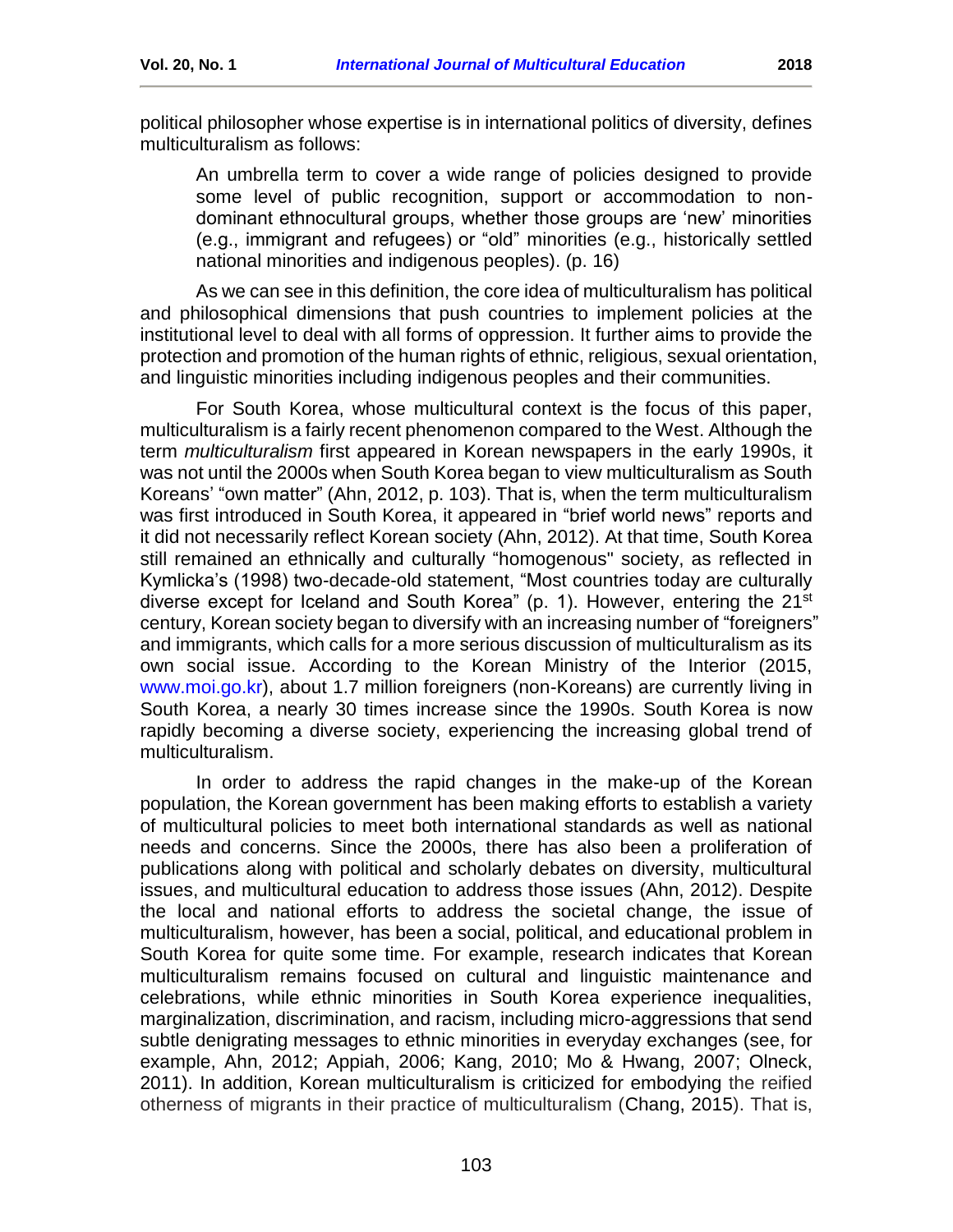ethnic minorities or non-Koreans are positioned as "other" or deviations from the Korean norm. This othering practice creates an "us versus them" dichotomy, perpetuating unequal relationships between the dominant Koreans and the immigrants (Appiah, 2006; Won, 2008). There is also a lack of the conceptual sophistication needed to deal constructively with issues of diversity (Kymlicka, 2007). Indeed, theoretical discussions about multiculturalism and multicultural issues have until recently rarely taken place in South Korea (Ahn, 2012).

In this paper, then, we attempt to contribute to theoretical discussions about Korean multiculturalism in an effort to find ways to rethink its practice. Using Gadamer's philosophical hermeneutics as our theoretical framework, we suggest that, to promote social justice, multiculturalism be practiced as a way of being and understanding the "other." In so doing, we hope to contribute to a deeper understanding of what it means to be multicultural Koreans or world citizens in a changing, diverse, and global age. More important, however, it is our aim to inspire any reader who is interested in multiculturalism and multicultural education to consider the importance of practicing multiculturalism as a way of being and a way of understanding the other.

In the following, we discuss our theoretical framework, Gadamer's philosophical hermeneutics, through which we interrogate the current state of diversity and multiculturalism in South Korea.

### <span id="page-2-0"></span>**Theoretical Framework: Gadamer's Philosophical Hermeneutics**

We draw upon Gadamer's philosophical hermeneutics because it deals with the practice of understanding as a mode of being while challenging our taken-forgranted ideas about prejudice, placing prejudice at the center of understanding.

German philosopher Hans-Georg Gadamer coined the term *philosophical hermeneutics* to elucidate his theory of understanding, with which Gadamer differentiates himself from neo-Kantians. In his philosophical hermeneutics, Gadamer (1977/2008) explains that understanding takes place in every aspect of our experiences; hence, understanding is not merely a concern of science, but is deeply intertwined in human experience of the world in general. In other words, for Gadamer understanding is a mode of being and a part of who we are, rendering a theory of understanding ontological rather than epistemological and methodological. He emphasizes that understanding is not a problem of method or knowledge; rather, the phenomenon of understanding pervades all human relations to the world, and it also has an independent status within science. To emphasize this, Gadamer (1975/2006) writes, "Understanding is not, in fact, understanding better…. It is enough to say that we understand in a *different* way, *if we understand at all*" (p. 296, emphasis in original).

Another important aspect of philosophical hermeneutics is Gadamer's view of the concept of prejudice as a fundamental situation for understanding the other. For Gadamer, our prejudice plays an important role in understanding; he states: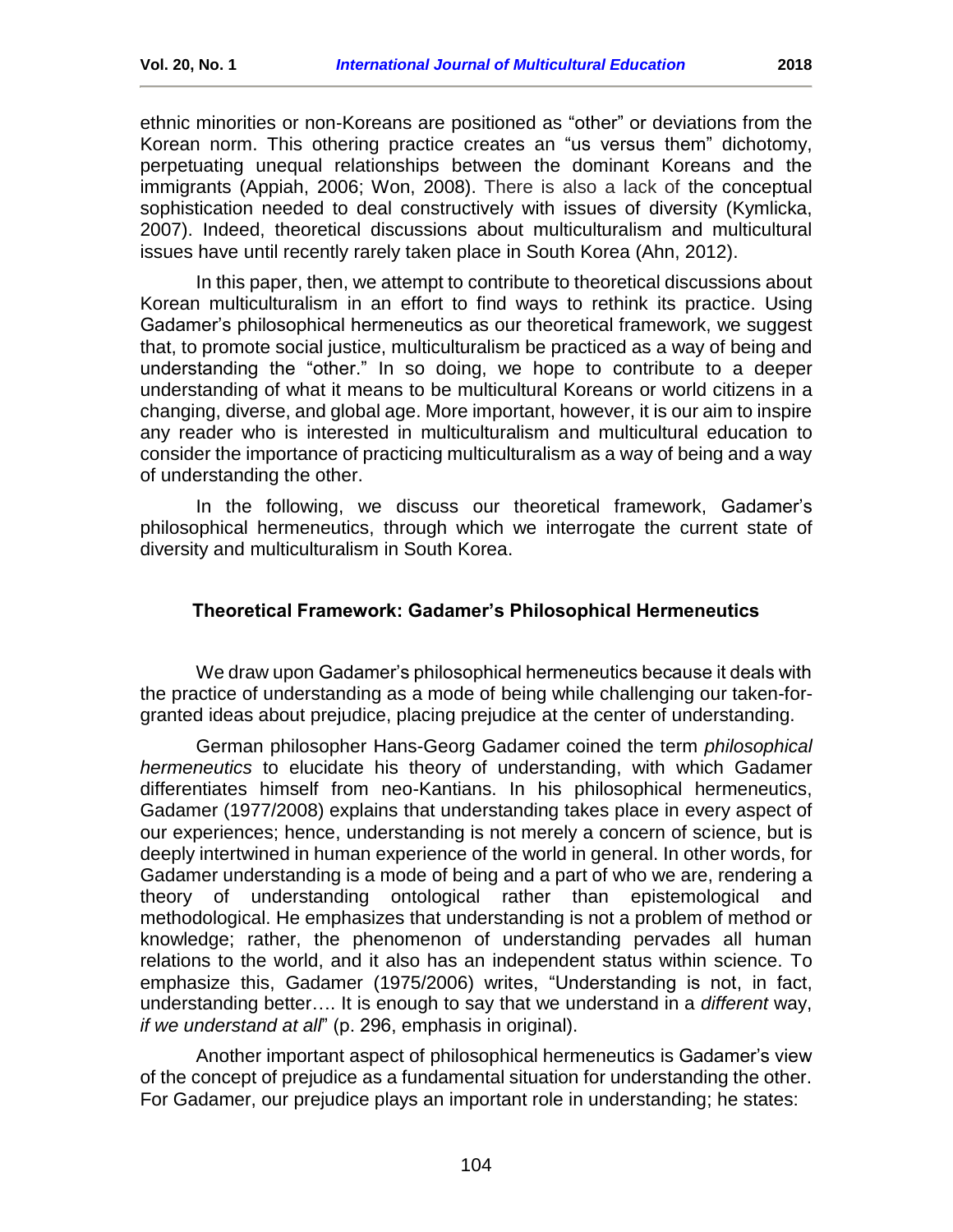It is our prejudices that constitute our being. This is a provocative formulation, for I am using it to restore to its rightful place a positive concept of prejudice that was driven out of our linguistic usage by the French and the English Enlightenment. (p. 9)

Considering prejudice the foundation for understanding is a "provocative formulation" indeed, because the concept of prejudice has had a negative connotation since the Enlightenment. In fact, Gadamer criticizes neo-Kantians who value the Cartesian and Enlightenment ideal of the knower's objectivity, in which the knower's prejudice is viewed as something to eliminate because it is believed to distort true understanding. To counter that notion of objectivity, Gadamer rhetorically asks, "Is it the case that the knower can leave his [*sic*] immediate situation in the present merely by adopting an attitude?" (Linge, 1977/2008, p. xiv). What Gadamer challenges here is the idea that adopting an "attitude" of being objective does not mean that we can be truly objective. That is, a person's sensitivity to understand involves neither neutrality nor his or her subjectivity. Rather, it involves appropriation of one's own fore-meanings and prejudices while being aware of one's own biases. For Gadamer, therefore, all understanding inevitably involves some prejudice, and this recognition is what gives understanding its substance.

To further emphasize the positive concept of prejudice, Gadamer offers a definition of a *situation* where understanding happens. He states:

The very idea of a situation means that we are not standing outside it and hence are unable to have any objective knowledge of it. We always find ourselves within a situation, and throwing light on it is a task that is never entirely finished. This is also true of the hermeneutic situation—i.e., the situation in which we find ourselves with regard to the tradition that we are trying to understand. (p. 301)

Therefore, when we try to understand the other, we are *in* a (hermeneutic) situation in which we bring our prejudices with us; hence it is impossible to leave our prejudices outside the hermeneutic situation and be objective. Thus, for Gadamer, prejudices are not considered a false judgment; rather, "prejudices are biases of our openness to the world. They are simply conditions whereby we experience something" (Gadamer, 1977/2008, p. 9). In fact, prejudices are an enabling condition that helps us understand instead of hindering our understanding.

Gadamer (1975/2006) connects this hermeneutic situation with the concept of *horizon*, which is another important concept of his philosophical hermeneutics. He posits:

The concept of "horizon" suggests itself because it expresses the superior breadth of vision that the person who is trying to understand must have. To acquire a horizon means that one learns to look beyond what is close at hand—not in order to look away from it but to see it better, within a larger whole and in truer proportion. (p. 304)

Here, Gadamer suggests that acquiring a horizon that contains his or her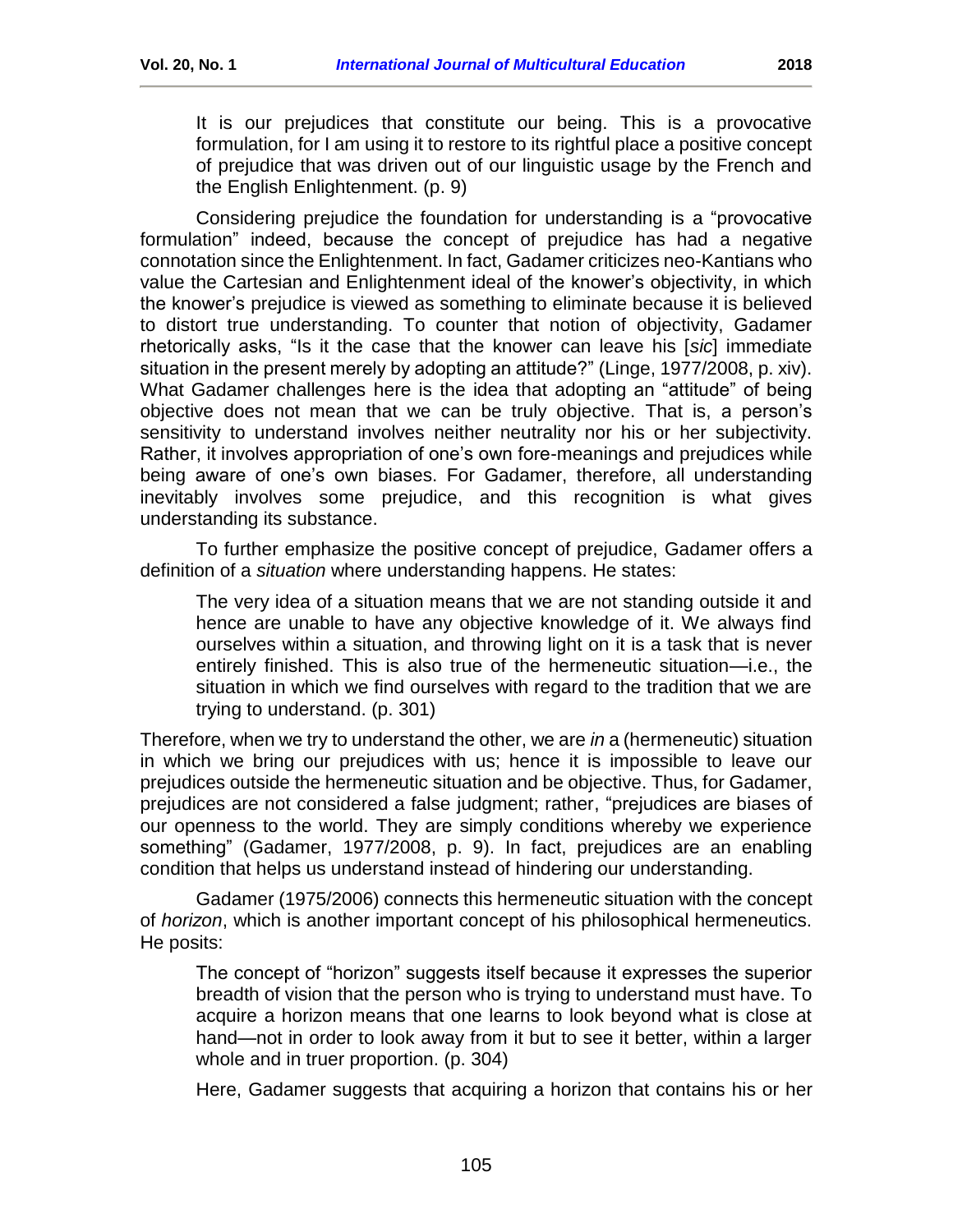prejudices is important although we should not be bound by it in order to understand. Rather, with the horizon, a "standpoint that limits the possibility of vision" (p. 301), we need to *learn* to look beyond what is close at hand, e.g., prejudice, or taken-for-granted ideas, in order to see things better within a larger whole. Hence, a requirement for one's understanding includes an ability to place ourselves in the other situation by acknowledging the otherness of the other (Gadamer, 1975/2006).

To recap Gadamer's philosophical hermeneutics, understanding begins when the person genuinely opens him or herself to the situation by revealing his/her prejudice because "it is the tyranny of hidden prejudices that makes us deaf to what speaks to us in tradition" (Gadamer, 1975/2006, p. 272). When we open ourselves to the other's horizon, we confront the otherness of the other, rendering a "collision" between different viewpoints, through which understanding takes place. That is, a collision with the other's horizons can take place when we reveal our "hidden prejudices" to the other, and it is through this "collision" that we can be aware of our own deep-seated assumptions and prejudices, which would otherwise remain unnoticed (Linge, 1977/2008). It is in this process of a collision between the different horizons that we can continually test all our prejudices, which in turn, leads to a fusion of horizons. Hence, the result of understanding should always culminate in the fusion of the different horizons that people possess.

Are there, then, any useful ideas in philosophical hermeneutics that we can employ to understand and inform multiculturalism in South Korea? How does it inform us to understand the situation of multiculturalism in South Korea? To help us address these questions, we take a look at Korean multiculturalism, including its evolution and challenges.

### **The Evolution and Challenges of Korean Multiculturalism**

<span id="page-4-0"></span>Traditionally, South Korea is a country that takes much pride in being an ethnically, culturally, and linguistically homogenous society. For Koreans, being mono-cultural, mono-ethnic, and mono-lingual is a paramount factor that constitutes "Koreanness," identified as national identity. Korean nationalism has become a symbol of Korean pride, independence, freedom, and togetherness, especially after 30 years of colonization by Japan and the Korean War that divided the country by agreement between the external forces including the United States and Union of Soviet Socialist Republics. Korean nationalism has worked as an "effective ideological tool for enhancing social cohesion and advancing economic development" (Hong & Halvorsen, 2014, p. 255). Similarly, Olneck (2011) states:

Belief in Korea as historically ethnically homogeneous, and a concomitant belief in the distinctiveness and superiority of Korean culture, constituted a prevailing ethnic nationalism that was an institutionalized value, and conveyed explicitly, including in education curricula. (p. 676)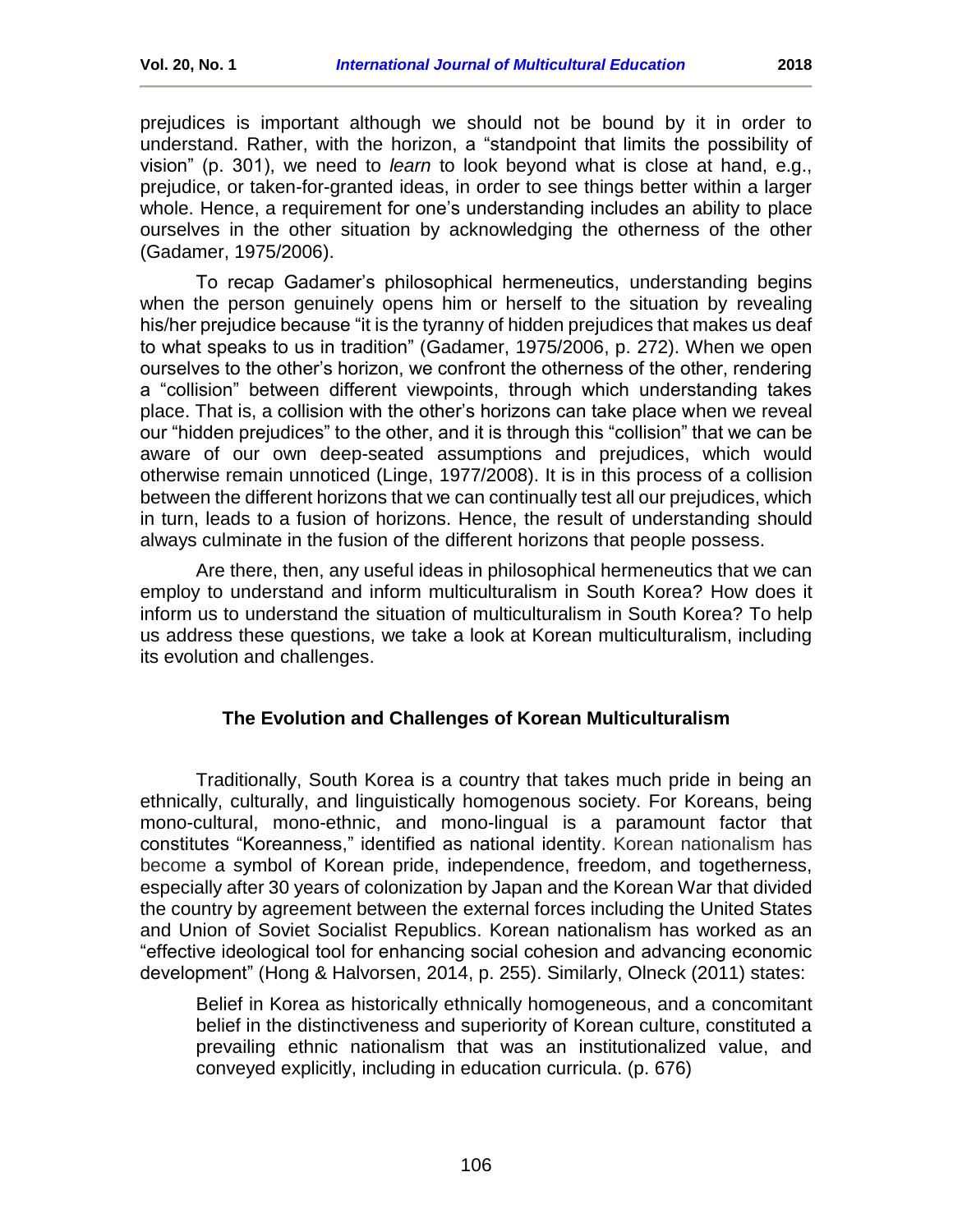Indeed, the Korean pride that came with "superiority" toward their own culture and race has played an important role in keeping Koreans together and defining themselves. However, as "Koreanness" favors loyalty to the Korean, exclusion of others rather than inclusion has been pervasive in the society (Appiah, 2006; Won, 2008), preventing many Koreans from developing embracing attitudes toward foreigners and/or immigrants as part of their society (Hong & Halvorsen, 2014).

It was in the early 2000s when the homogenous nature of the Korean society slowly began to change. As the country's economy was improving, more and more Koreans avoided certain occupations especially the so-called, 3-D (difficult, dirty and dangerous) unskilled manual jobs, such as factory labor, restaurant work, and cleaning (A. Kim, 2009; Seol, 2011). To address the shortage of the workforce in these areas, South Korea began systematically welcoming foreign workers in order to meet the growing demand for such labor jobs. For example, there were approximately 639,000 migrant workers in South Korea in 2008, from China, Vietnam, Thailand, Cambodia, and the Philippines (A. Kim, 2009). More recently, foreign migrant workers have come from such countries as Russia, Pakistan, India, Uzbekistan, Brazil, and Nigeria (A. Kim, 2009). The group of migrant workers continues to grow in size and permanence, turning South Korea multiethnically, linguistically, and culturally diverse.

In addition to the continuing influx of foreign laborers, there is another factor that contributes to the emergence of multicultural, multiethnic Korea. Due to the bride shortage in rural areas, foreign brides began to emigrate from other Asian countries such as China (66.2%), Vietnam (18.7%), Japan (4%), the Philippines (3.2%), Mongolia (1.8%), Uzbekistan (1.1%), and Thailand (0.9%) (Won, 2008). Approximately 36% of men in the rural areas who got married in 2005 had foreign brides (A. Kim, 2009). These international marriages in South Korea rose from less than 4% of all new marriages in 2000 to 12% in 2006 (Kamiya & Lee, 2009), which adds to a growing number of bi-racial or bi-ethnic children in schools. According to the Korean Ministry of Education (2015), while there has been a decrease of 200,000 a year in the number of students enrolled in K-12 schools, the number of bi-racial students has increased by 6,000 every year.

The increase in the number of foreigners and immigrants including migrant workers, foreign brides, professional foreign workers, and other ethnic minorities such as Korea-defector families and *Hwa-gyeo* (the Chinese who live in South Korea, see Won, 2008) marks a "significant departure from ethnically homogeneous Korea" (A. Kim, 2009, p. 71). This departure from monoculturalism to a diverse, multicultural society has placed South Korea at a critical juncture for carefully deliberating what it means for Koreans to live in a diverse society that goes beyond mere celebrations of *damunhwa* (multiculturalism).

In response to such changes, the Korean government has undertaken various multicultural policy changes utilizing the concept of multiculturalism, including terms like "awareness" and "understanding" of immigrants and of multiethnic conditions (Olneck, 2011). The goal is to improve the "intercultural sensitivity of the Korean public and reduce prejudice and discrimination against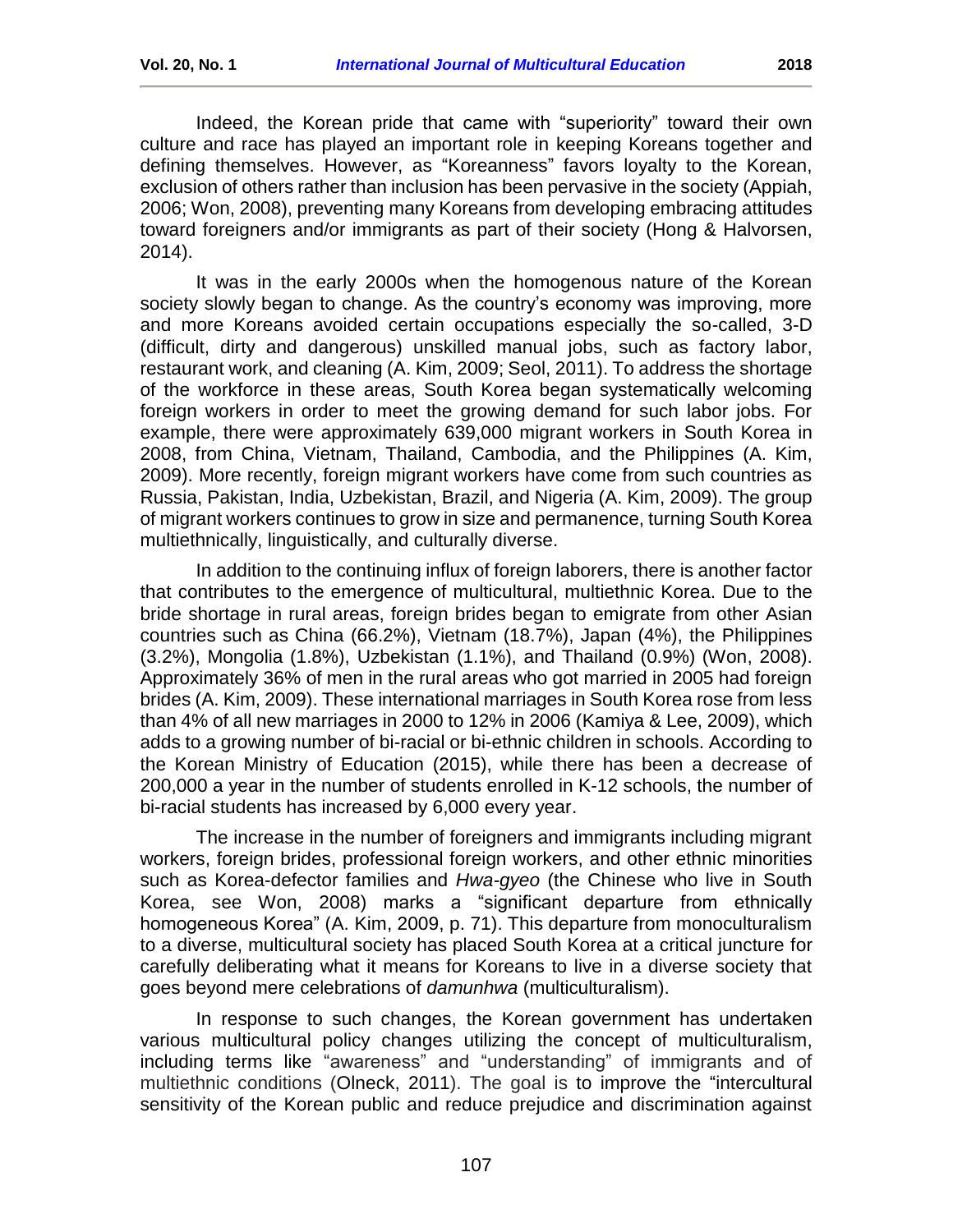foreign brides and their children" (Oh et al., 2011, p. 25). In 2006, for example, multiculturalism became the "national agenda" (Mo, 2009) as the "Plan for Promoting the Social Integration of Migrant Women, Biracial People, and Immigrants" was announced as the first governmental plan to integrate and develop multicultural society (Ahn, 2012). In addition, in March 2008, a "Public Policy to Support for Multicultural Families" was provided to deal with multicultural issues more specifically and efficiently (Choi, 2014). As a result, many multicultural policies and programs have been established, including the promotion of crosscultural education programs, changes to immigration legislation, and the promotion of tolerance and acceptance of people who are non-Koreans living in South Korea (Olneck, 2011; Watson, 2010). In doing so, South Korea has attempted to improve the country's democratic credentials which will allow the country to better compete in the global market (A. Kim, 2009; Olneck, 2011; Watson, 2010). It is obvious that the significance of multiculturalism has been recognized at the national policy level in South Korea in response to the global changes that will "define the present and future economic, security and cultural national strength of South Korea" (Watson, 2010, p. 337).

However, multiculturalism in South Korea is still at an inchoate stage with many concerns and challenges regarding the directions of multicultural policies (Ahn, 2012; Choi, 2014). For example, Kim (2012) points out that multicultural policies to support immigrant families are limiting and restrictive due to their assimilationist approach. Migrant workers, immigrants, and minorities in schools as well as in the society are subject to discrimination and exclusion in the monoethnic environment, not to mention that their universal human rights are often violated (Hong & Halvorsen, 2014; Kang, 2010; Olneck, 2011; Watson, 2010; Won, 2008).

The main culprit for prohibiting Koreans from fully embracing diversity and multiculturalism is attributed to Koreans' long-held nationalism and ethnocentrism (Kang, 2010; Kim, 2006; Kong, Yoon, & Yu, 2010; Olneck, 2011; Watson, 2010; Yoon, 2007). Such a national identity, seemingly characterized as ethnocentrism, is a double-edged sword. On the one hand, it is what brings Koreans together with a strong cohesive sentiment of what it means to be Korean. That is, the long-held nationalism and ethnocentrism is believed to be what has sustained the Koreans as who they are in the changing world. However, it also works as a barrier for Koreans to embrace diversity fully, positioning migrant workers, immigrants, refugees, or non-Koreans as "Other" and a threat to the sustainability of South Korean culture. The nationalistic ideology makes Koreans feel that their culture and identity need to be protected from foreign forces, exacerbating their xenophobia. Hence, many Koreans are reluctant, if not resentful and resistant, to be "mixed" with other races and ethnicities, even though they believe that they are living in an era of globalization (Appiah, 2006).

Another challenge is that Korean multiculturalism is a state-led response to global changes, and multicultural policies were often used by political parties as a political tool to strengthen the present and future economic and security of South Korea in the global environment (Watson, 2010). That is, according to Watson, this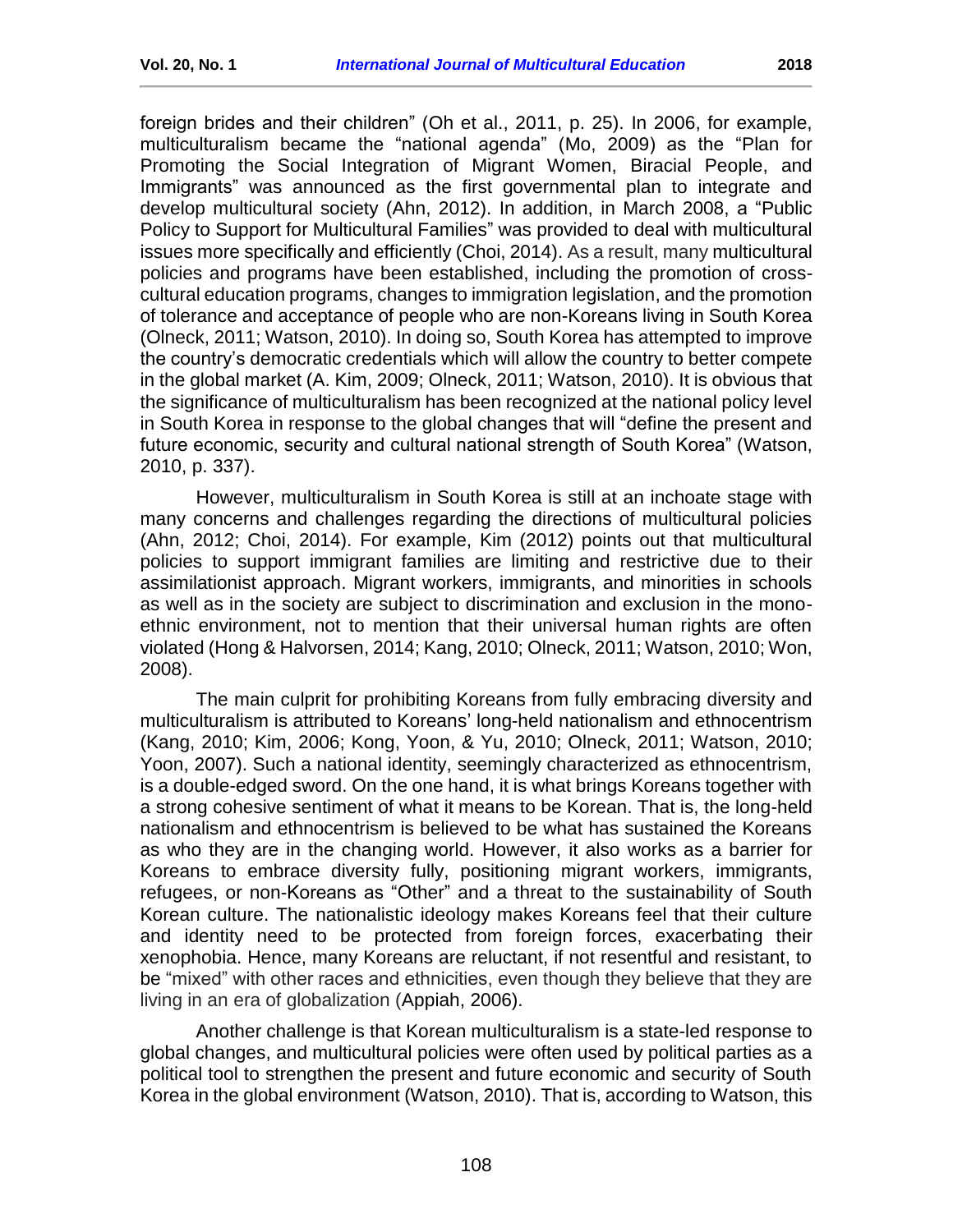state-led multiculturalism was born "out of expediency rather than principles" and driven by the sense of "having to be" rather than "wanting to be" multicultural (p. 344). Hence, the state-led multiculturalism in South Korea tends to render current multiculturalism discourse mere political rhetoric and slogan rather than a way to transform the society and to meet the interests and rights of migrant workers and immigrants (Ahn, 2012). With these major challenges, Korean multiculturalism has increasingly been at odds with global multicultural developments (Watson, 2010). For example, in 2006, South Korea was identified by the United Nations Committee for the Elimination of Racial Discrimination as lacking appropriate measures and mechanisms for dealing with non-Koreans (Ahn, 2012; Watson, 2011).

## **Multicultural Education as a Solution?**

<span id="page-7-0"></span>The challenges of Korean multiculturalism are affecting schools in South Korea. The increasing number of immigrants and their school-aged children experience discrimination, bullying, and micro-aggressions, which have surfaced as an important education issue to be addressed. Korean researchers, policy makers, and educators, therefore, have turned to multicultural education as an effective way to improve the lives and experiences of the increasing number of immigrants and their children in education (Mo & Hwang, 2007). For instance, in 2007, the Ministry of Education and Human Resources Development undertook textbook revisions to incorporate multicultural education into elementary, middle, and high school curricula. These changes indicate "a different way of life of foreigners or difficulties of mixed race children" (N. Kim, 2009, as cited in Olneck, 2011, p. 675). This version of Korea's national curriculum suggests: (a) support for immigrant families is indispensable; (b) multiculturalism should be used as a crosscurricular theme and incorporated into the school curriculum as well as extracurricular activities; (c) terms such as *mono-race* and *mono-ethnicity*, or "one blood" of the Korean race (*Hanminjok*) should be deemphasized; and (d) embracing an understanding of diversity and multiculturalism should be highly encouraged (So, Lee, Park, & Kang, 2014). Furthermore, central characteristics of multiculturalism such as tolerance, acceptance, and respect (Nieto, 2004) have been recognized in the new curriculum standards in an attempt to replace monoethnocentrism with notions of cultural diversity and multiculturalism. Some examples include:

- Ethics Curriculum: Overcoming prejudices and presenting tolerance: Students have a right understanding of diversity. They should accept, tolerate, and respect different cultures. (Ministry of Education and Human Resources Development 2007, p. 10)
- Social Studies Curriculum: Different Cultures in Different Regions: Students should understand and respect different cultures in the world. Students learn and respect diversity through their interests in sports, movies, arts, and festivals, hosted in the world. (Ministry of Education and Human Resources Development 2007, p. 21)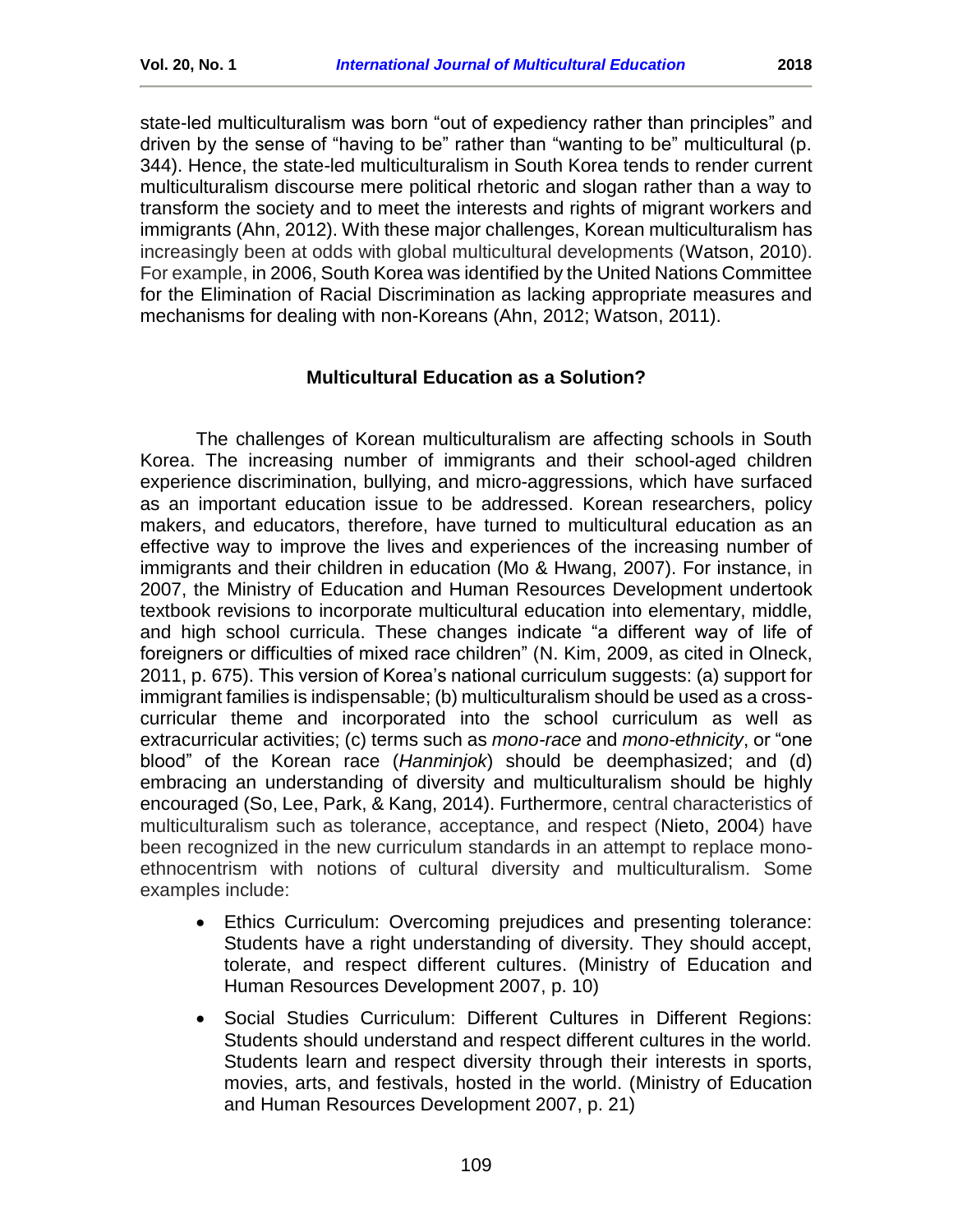Another national curriculum change took place in 2009, which further propelled an increase in the content on multiculturalism. Schools were encouraged to develop various multicultural education programs including Korean language programs, mentoring systems, and after-school programs devised to help "multicultural children and their families to learn Korean language and culture, and thus facilitate integration of multicultural students into schools" (Cho, 2010, p. 192). Teachers were offered professional development opportunities to help meet the educational needs of migrant children in classrooms (Kang, 2010), incorporating additional multicultural curriculum into each level of education from preschool to university (Oh et al., 2011), and raising awareness about the racial bias and prejudices that minority students face in Korea (Kang, 2010). Efforts were also made to help educators and students be more cognizant of diversity and multicultural education (Mo & Hwang, 2007; Olneck, 2011). In the most recent 2015 curriculum reform, national interests in multicultural education have been more explicitly strengthened to include not only race and ethnicity but also gender, religion, and class.

Given the last three national curriculum changes that put an emphasis on multicultural education, it is clear that multicultural education is viewed as "the best answer to the educational problems of children not belonging to the majority cultural group" (Kang, 2010, p. 292). What is not clear, however, is how effective multicultural education has been (Hong & Halvorsen, 2014).

<span id="page-8-0"></span>One of the concerns around multicultural education is that Korean teachers are not yet confident enough to teach multicultural issues. Teachers themselves think that they lack the necessary knowledge and skills to teach multicultural education effectively (Mo & Hwang, 2007). Another concern is that despite curriculum reform efforts to integrate multiculturalism into schools, Korean multicultural education still reflects a monocultural, ethnocentric curriculum with assimilationist practices and largely ignores the experiences, cultures, and histories of ethnic minorities in South Korea (Kang, 2010). In addition, multicultural education programs are practiced as "add-on" or special programs for minority students through exclusion and separation from the mainstream education (Banks & Banks, 2007; Olneck, 2011). This kind of practice leads to labeling and stigmatization, falsely reinforcing a sense of superiority among mainstream Korean students and treating immigrant children as "Other" (Cho, 2010; Kang, 2010). As a result, immigrant children continue to deal with alienation, marginalization, and segregation from "fellow pupils, teachers, community people, and even their own relatives" (Kang, 2010, p. 287). At the same time, they suffer from low self-esteem and the fear of mixing together with the community (Kang, 2010). Multicultural education in South Korea seems to have a long way to go in order to transform monocultural and ethnocentric attitudes among students, teachers, and parents; it is failing to alleviate the concerns that Korean multiculturalism faces.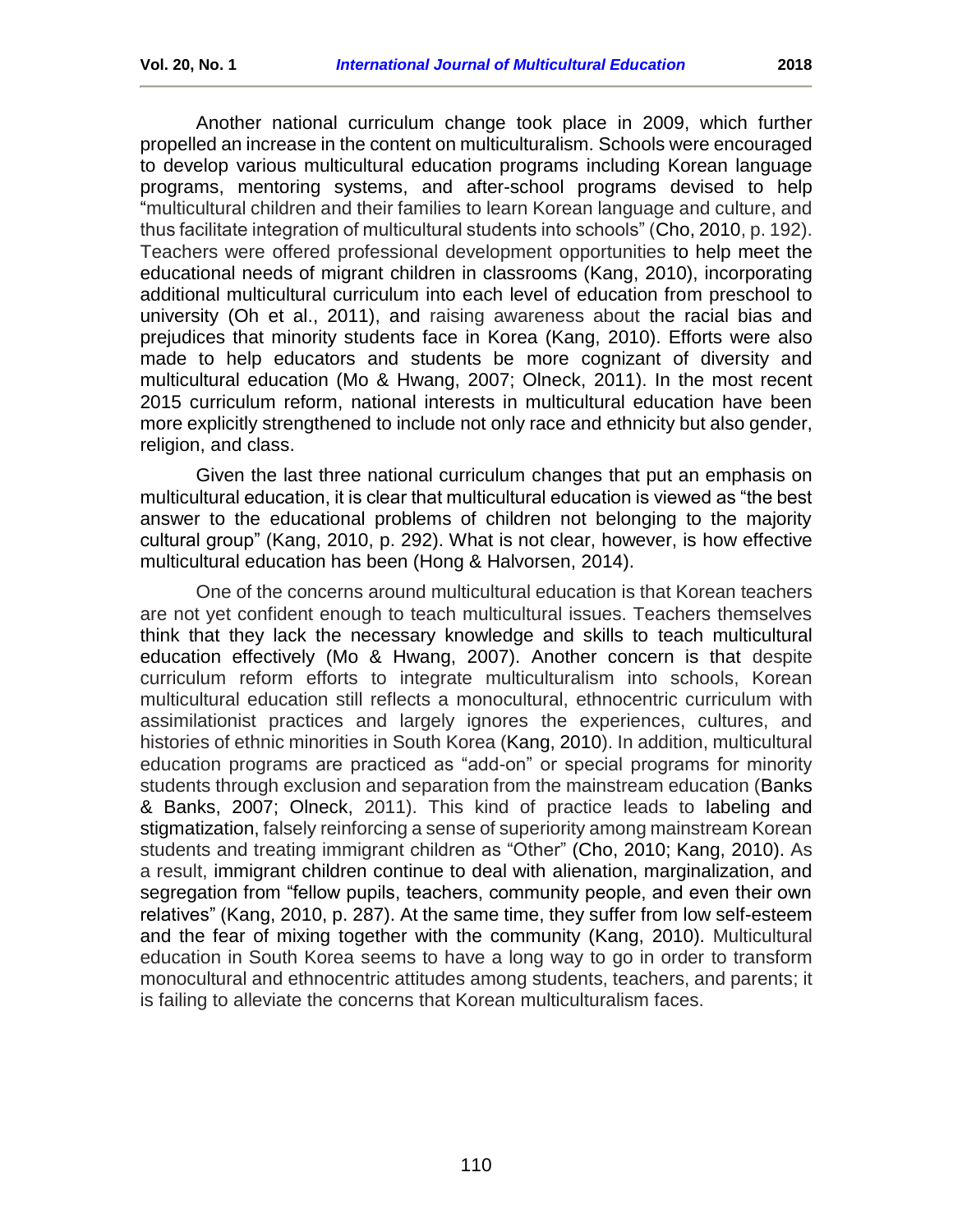# **Implications of Gadamer's Philosophical Hermeneutics for Multiculturalism in South Korea**

How, then, can the theoretical framework of Gadamer's philosophical hermeneutics be useful in understanding the challenges that Korean multiculturalism faces? How can it contribute to theoretical discussions that would defy the continuous exclusion and marginalization of immigrants in South Korea? How can it inform us of the philosophy of multiculturalism and help us exercise multiculturalism as a way of being and understanding? Simply speaking, in what ways can Gadamer's philosophical hermeneutics broaden our horizons?

Since understanding the other is paramount in multiculturalism, Gadamer's philosophical hermeneutics can offer insights as its focus is a genuine understanding of the other. Based on our understanding of philosophical hermeneutics, we offer an analysis and synthesis of Korean multiculturalism, while addressing these questions. We provide what we call, *three principles of multicultural understanding*, which we hope will be incorporated into the philosophy of multiculturalism in South Korea.

First, *multicultural understanding is circular*. That is, we must understand the whole in terms of the details and the details in terms of the whole. We want to maintain our individualities (diversity) while integrating into the whole society (unity). We want to understand "the details" of each individual culture, norm, prejudice, language, and uniqueness, while embracing the diverse society as "the whole." This movement of understanding is "circular" (Gadamer, 1975/2006, p. 291) in that understanding is supposed to move harmoniously "from the whole to the part and back to the whole" (p. 291), creating a "hermeneutic circle." Hence, Gadamer states, "The harmony of all the details with the whole is the criterion of correct understanding. The failure to achieve this harmony means that understanding has failed" (p. 291).

By embracing this notion of understanding as circular, Koreans do not need to desert their strong national identity, their history, or culture. They can use the cohesive power of national identity to sustain the society as a whole and, at the same time, acknowledge how different cultural and ethnic groups enrich the Korean society as the minority groups become the part of complex threads in the society. Rather than viewing the details of migrant workers, immigrants, refugees, or non-Koreans as a threat to the integrity of Korean culture, Koreans can appreciate the immigrants' contributions to a diverse society. When this kind of hermeneutic circle takes place, the so-called, *damunwha,* Korean multiculturalism, can create a "new, ongoing 'We'" (Modood, 2011, p. 3) with all the people that make up the country, including both mono-ethnic Koreans and immigrants. In this way, Koreans may lose the sense of cultural "superiority" (Olneck, 2011) while expanding the unity of *Koreanness,* not as an exclusion of others (Appiah, 2006; Won, 2008) but as a way to accept foreigners and/or immigrants both centrifugally and centripetally.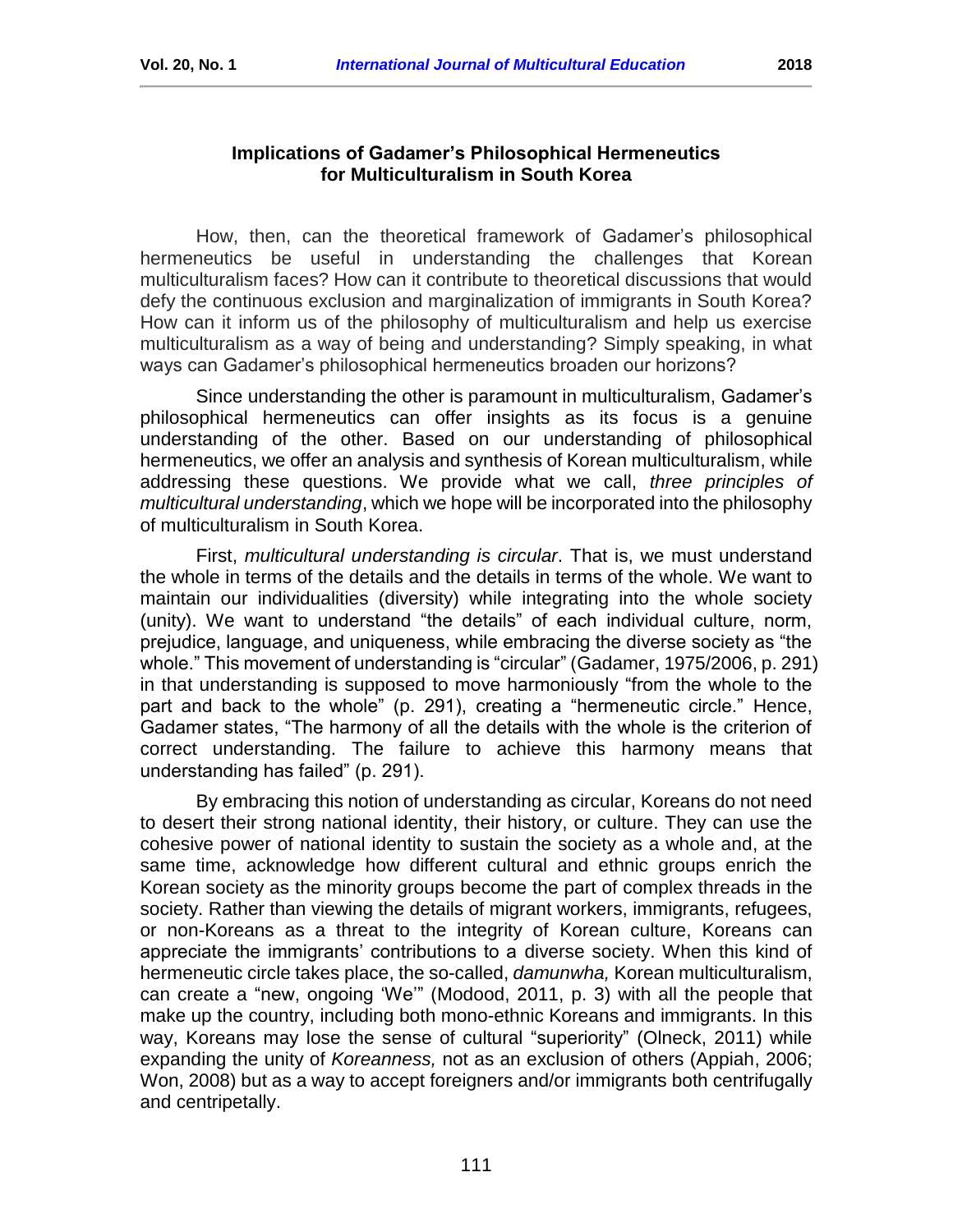Second, *multicultural understanding happens with critical empathy.* Understanding another person takes place when we attempt to "discover where he [*sic*] is coming from" (Gadamer, 1975/2006, p. 302). Gadamer calls it a "legitimate hermeneutical requirement" (p. 302). That is, we must place ourselves in the other's situation in order to understand it. It is an "art of understanding" (p. 303) if we can say that we have learned to transpose ourselves into the other. However, this does not mean that we must reach an agreement with the other. Nor does it mean that we have to discard "ourselves." In fact, the full meaning of "transposing ourselves" is realized when we bring our own prejudices, identities, and histories to an understanding, while suspending our privilege or our sense of superiority to the other.

If Koreans have such an empathy through which they can put themselves in the immigrant's shoes while seeing beyond their own immediate interests and values, Korean multiculturalism could be transformed in a way nobody has yet imagined. It would be necessary for Koreans to develop more empathic understanding for migrant workers who would willingly take the unskilled manual jobs that Koreans are reluctant to take; foreign brides who voluntarily immigrate to marry Korean men in rural areas; defector families who have fled from North Korea to pursue freedom; and school-aged children of the immigrants, who continuously experience discrimination, bullying, racism, and oppression in schools. They all coexist to benefit the Koreans and their society.

Although empathy is a must-have characteristic of a person who tries to understand the lives of others beyond his/her local region or group (Nussbaum, 1998; von Wright, 2002), empathy itself is not enough. Empathy without critical analysis may promote a "false sense of involvement" (Rosenberg, as cited in Watkins & Noble, 2014, p. 57). It may shift attention away from the institutional problems of systematic oppression and injustice against minorities. For example, as noted earlier, in South Korea, many multicultural policies and programs have been established at the national level, but researchers have raised concerns about the directions of such multicultural policies (Choi, 2014). It should also be noted that Korean multicultural policies still use an assimilationist approach that limits the immigrants' universal human rights (Kim, 2012; Hong & Halvorsen, 2014; Kang, 2010; Olneck, 2011; Watson, 2010; Won, 2008). Critical empathy would help a multicultural person recognize the institutional problems that create inequality and inequity. Hence, critical empathy needs to be fostered as a way to examine reductive and self-serving forms of cultural diversity at the institutional level or false sense of success in multiculturalism. With critical empathy, Koreans can help multiculturalism surpass the superficial level of celebration and stop being mere political rhetoric or slogan.

Third, *multicultural understanding promotes an individual horizon and a fusion of the horizons*. A multicultural person should have a "horizon" to be able to understand the "Other." According to Gadamer, as discussed earlier, a person who does not have a horizon cannot see far enough and will likely overvalue her own values and norms. This sounds easier said than done as we tend to be affected by, and value, what is nearest to us, e.g., what we have been doing, thinking, and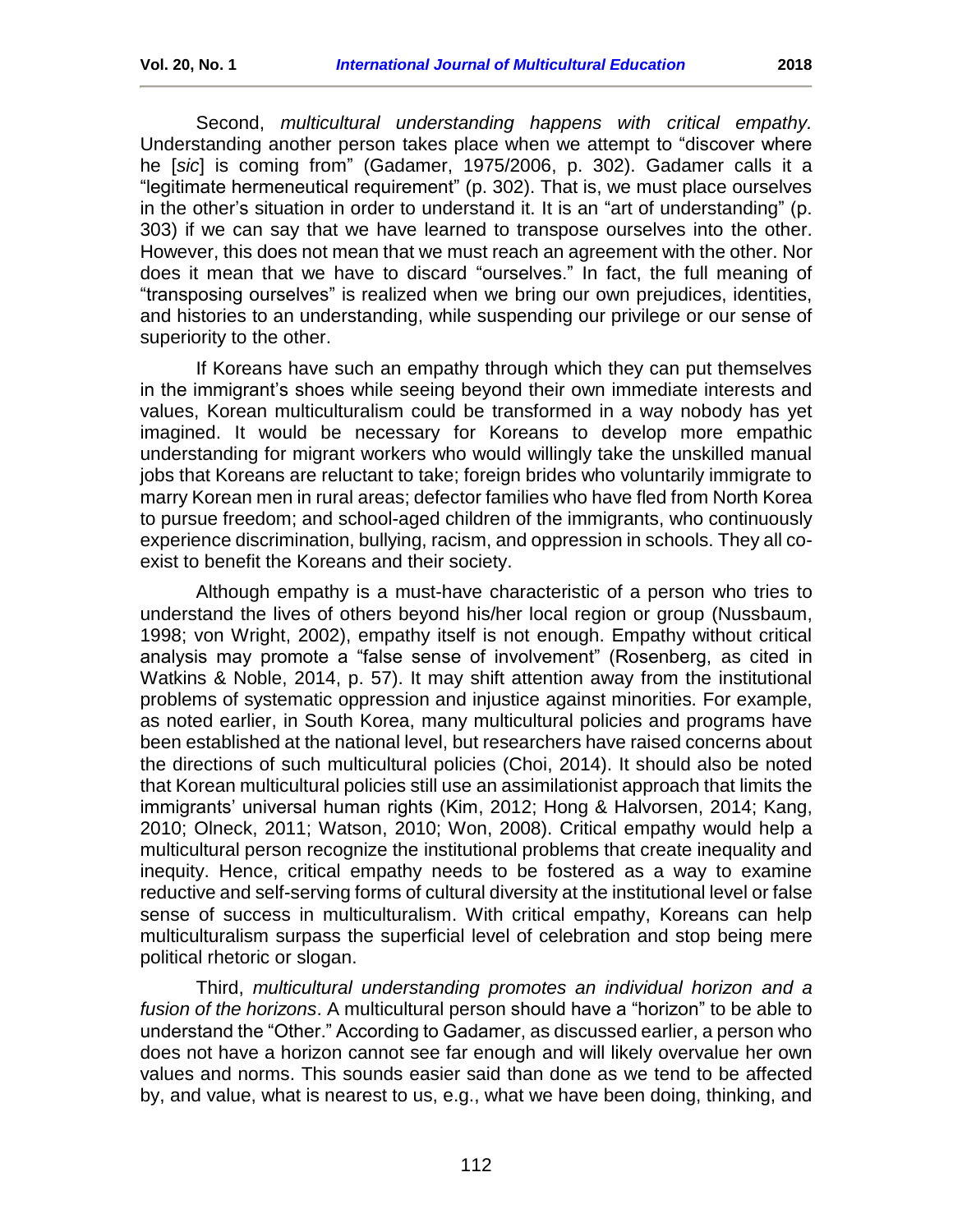saying for all of our lives. We value our own prejudices, whether they are historical, cultural, geographical, or political. However, Gadamer has given us some consolation with his notion of the "hermeneutical situation." That is, when we try to understand the "Other," we are in a hermeneutic situation where we bring our prejudices with us, and this hermeneutic situation is what constitutes one's horizon. Gadamer also reminds us:

But now it is important to avoid the error of thinking that the horizon of the present consists of a fixed set of opinions and valuations, and that the otherness of the past can be foregrounded from it as from a fixed ground. (p. 305)

The fact that our prejudices are a necessary condition for hermeneutical situation and that they make up our horizon does not mean that we should view our own prejudices as fixed and adopt them as a superior hermeneutic condition. As a matter of fact, Gadamer states that our horizon is "continually in the process of being formed because we are continually having to test all our prejudices" (p. 305). Therefore, a horizon as the range of one's vision can be narrowed or expanded, and thus open up to new horizons. When we open our horizons to others, there may be a collision between the different viewpoints. However, it is when we let our prejudices collide with each other that we can adjust our horizons, thus leading to a fusion of horizons.

Perhaps, then, the Koreans' long-held nationalism or ethnocentrism that prohibits them from fully embracing diversity and multiculturalism (Kang, 2010; Kim, 2006; Kong et al., 2010; Olneck, 2011; Watson, 2010; Yoon, 2007) needs to be tested against the beliefs and norms that immigrants and minorities possess. As discussed earlier, Koreans are proud of being ethnically homogeneous (Hong & Halvorsen, 2014; Olneck, 2011). Koreans' xenophobia produces insidious racism due to the fear of being "mixed" with other races and ethnicities (Appiah, 2006; Mo & Hwang, 2007). Gadamer would say that this is an example of a "closed horizon" (p. 303), in which one's culture and ideology are encapsulated in abstraction. However, Gadamer would also say that a true horizon is something "into which we move and that moves with us" (p. 303). Therefore, one's horizon is supposed to be flexible, open, and expandable, so that one's horizon can fuse with others' horizons. Koreans who acquire such a horizon may recognize the limits of national identity or the mono-ethnic "Koreanness." They are supposed to let their prejudices collide with those of the immigrants and willingly work on a fusion of horizons. In so doing, they can adjust their horizons and participate in a "continual remaking of national identity" (Modood, 2011, p. 3).

## **Towards Ontological Multiculturalism: A Way of Being and Understanding**

<span id="page-11-0"></span>In this article, drawing upon Gadamer's philosophical hermeneutics, we intend to contribute to a theoretical dialogue about multiculturalism in South Korea.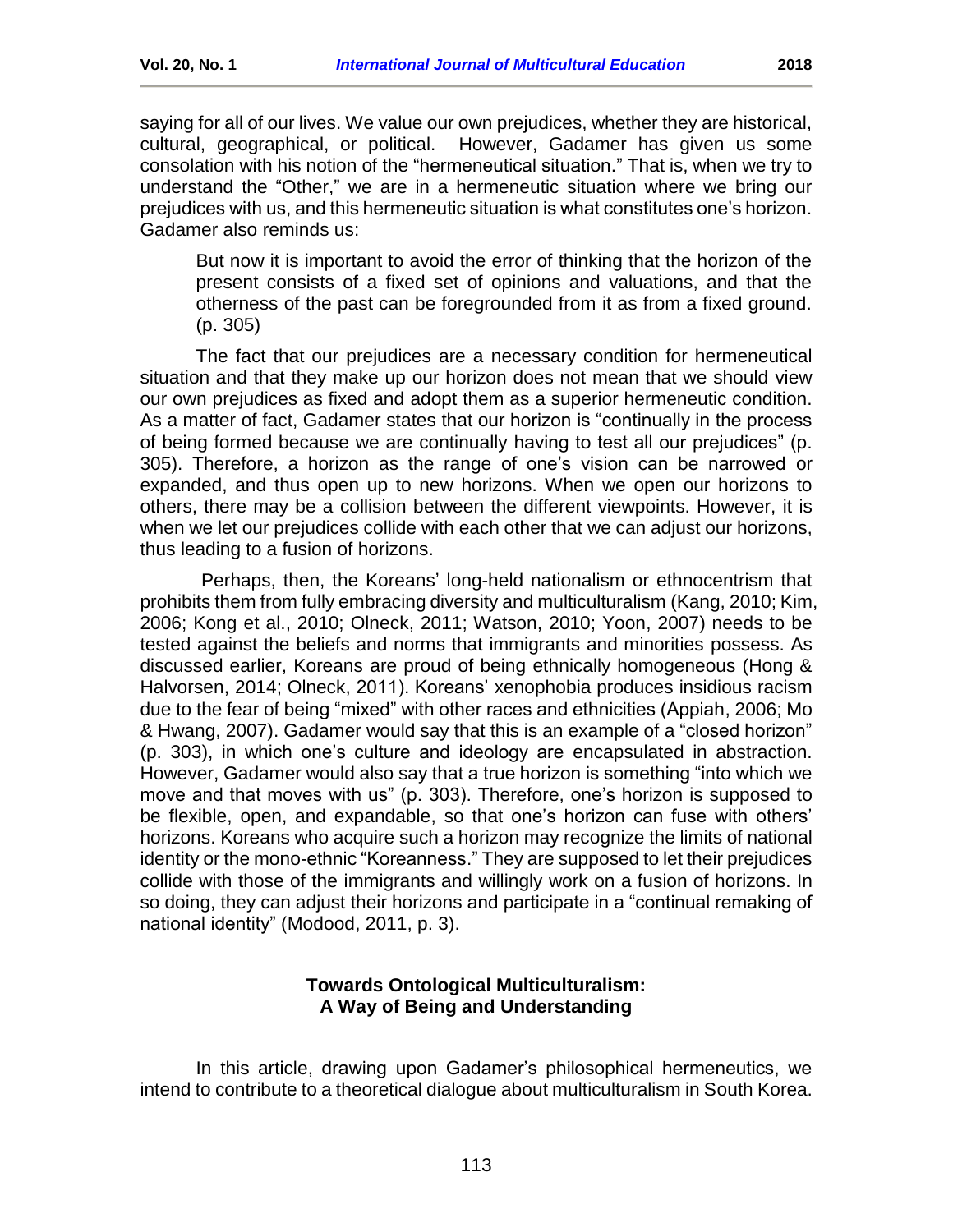We further propose that three principles of multicultural understanding become the theoretical foundation of multiculturalism. To reiterate, the three principles are:

- *Multicultural understanding is circular*.
- *Multicultural understanding happens with critical empathy.*
- *Multicultural understanding promotes an individual horizon and a fusion of the horizons*.

Before he theorized his theory of understanding, philosophical hermeneutics, in his seminal book *Truth and Method* (1975/2006), Gadamer began with the question, "How is understanding possible?" For him, this is a question "which precedes any action of understanding on the part of subjectivity, including the methodical activity of the 'interpretive sciences' and their norms and rules" (p. xxvii). So, Gadamer clearly states that "understanding is not just one of the various possible behaviors of the subject but *the mode of being*" (p. xxvii, emphasis added). According to him, an understanding as a mode of being is what makes an act of understanding "comprehensive and universal" (p. xxvii). Hence, we suggest that multiculturalism informed by Gadamer's philosophical hermeneutics be practiced as a way of being in the global world. An ontological multiculturalism that incorporates three principles of multicultural understanding is not just a concept; rather, it is an everyday practice that South Koreans can adopt.

Ontological multiculturalism would also have implications for multicultural education in South Korea. As stated earlier, multicultural education programs, instead of being fully integrated into the mainstream education, tend to be practiced as "add-on" or special programs for minority students (Banks & Banks, 2007; Olneck, 2011). At the same time children of immigrants continue to be treated as "Other" and suffer from stigmatization and marginalization (Cho et al., 2010; Kang, 2010). Multicultural understanding that is circular, which happens with critical empathy and promotes a fusion of individual horizons, can inform teachers and students of what it means to be multicultural citizens (Kymlicka, 2001) or world citizens (Nussbaum, 1998). For example, Nussbaum posits that it is through education that children's democratic citizenship can be cultivated, but it has to start as early as possible. She states:

Education for world citizenship needs to begin early. As soon as children engage in storytelling, they can tell stories about other lands and other peoples. A curriculum for world citizenship would do well to begin with the first grade, where children can learn…that people have many traditions and ways of thinking. (p. 69)

Similarly, multicultural education should be "basic education for all students" (Nieto, 2004, p. 346) and cannot be disconnected from the everyday lives of students. Multicultural education rejects racism and other forms of discrimination in school and society; it is education for social justice (Banks & Banks, 2007; Grant & Sleeter, 2006; Nieto, 2004). Multicultural education in South Korea that embodies ontological multiculturalism can be taught as "basic education for all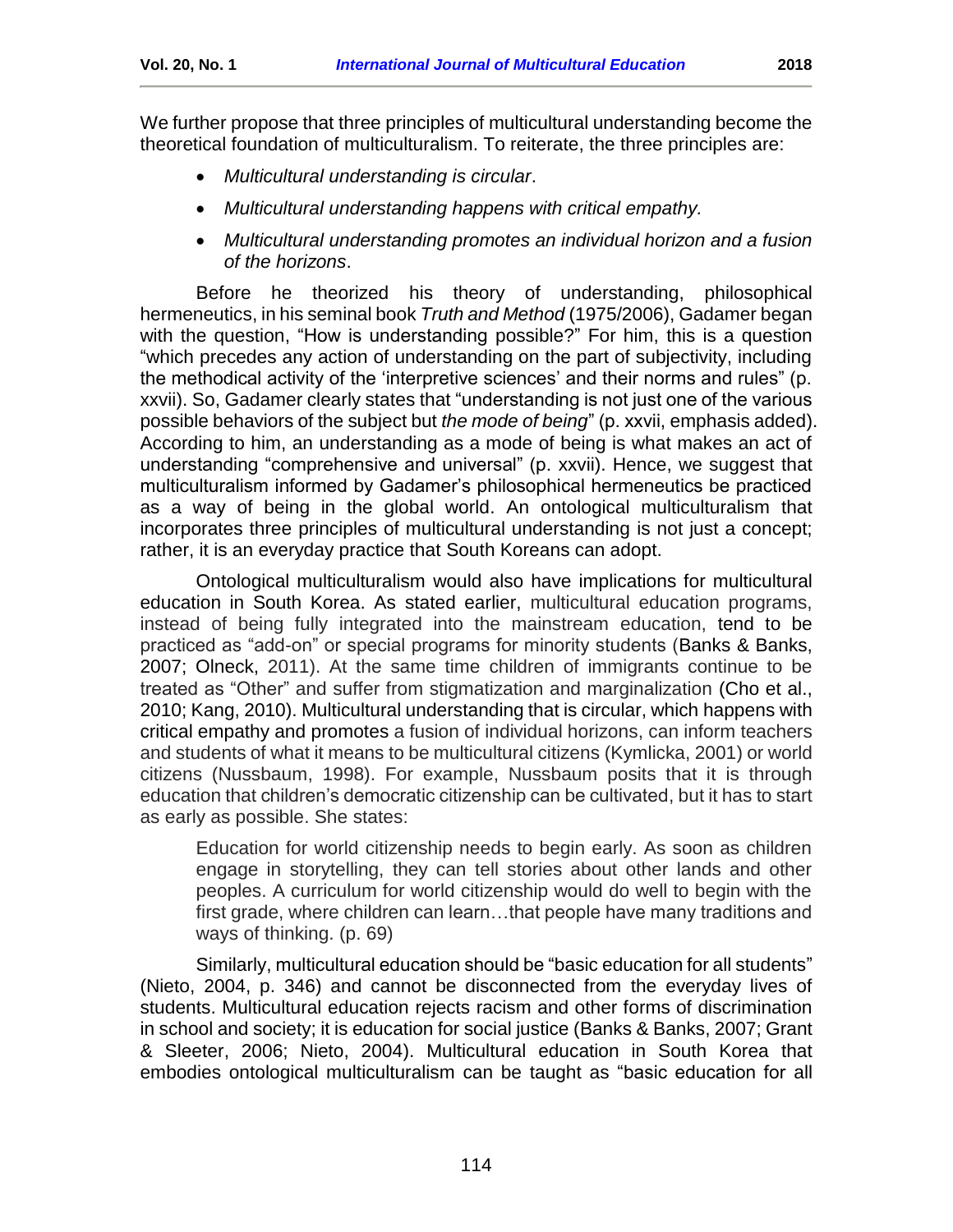students," including children of the immigrants, and thus, become education for social justice.

In closing, we would like to mention that we are aware of the gap between what we claim to argue, i.e., ontological multiculturalism, and the reality in South Korea. This awareness, what Gadamer calls "hermeneutic consciousness," must be "awakened and kept awake," so that we can recognize that our claim has something "chimerical and unreal about it" (p. xxxiv). As such, we understand that our claim to exercise multiculturalism and multicultural education as a way of being and understanding may be a tall order, given the current multicultural context fraught with all the challenges to overcome in South Korea denoted earlier in the article. However, with the hermeneutic consciousness about our claim, we ultimately hope that ontological multiculturalism will be practiced elsewhere beyond South Korea. We hope that countries in the West or East that experience an influx of immigrants and refugees will learn from this Korean example and examine their own multicultural understanding. The ontological multiculturalism we discuss in this article should be a global imperative in which the voices of immigrants and refugees are integrated into the web of the global society as basic human rights.

#### **References**

- <span id="page-13-0"></span>Ahn, J. H. (2012). Transforming Korea into a multicultural society: Reception of multiculturalism discourse and its discursive disposition in Korea. *Asian Ethnicity, 13*(1), 97-109.
- Appiah, K. A. (2006) *Cosmopolitanism: Ethics in a world of strangers*. New York, NY: W. W. Norton.
- Banks, J. A., & Banks, C. A. (Eds.). (2007). *Multicultural education: Issues and perspectives* (6th ed.). Hoboken, NJ: Wiley.
- Chang, I. (2015). An exploration of school curriculum for multicultural education. *Journal of Curriculum Studies, 33*(2), 45-70.
- Choi, S. (2014). Education to enhance social justice: Meanings of multicultural education and approaches for multicultural teacher education. *The Journal of Curriculum Studies, 32*(3), 123-150.
- Gadamer, H. G. (1975/2006). *Truth and method* (2nd ed.) (J. Weinsheimer & D. Marshall, Trans.). New York, NY: Continuum.
- Gadamer, H. G. (1977/2008). *Philosophical hermeneutics* Berkeley, CA: University of California Press.
- Grant, C. A., & Sleeter, C. E. (2006). *Doing multicultural education for achievement and equity*. New York, NY: Routledge.
- Hong, W. P., & Halvorsen, A. (2014). Teaching the USA in South Korean secondary classrooms: The curriculum of 'the superior other.' *Journal of Curriculum Studies, 46* (2), 249-275.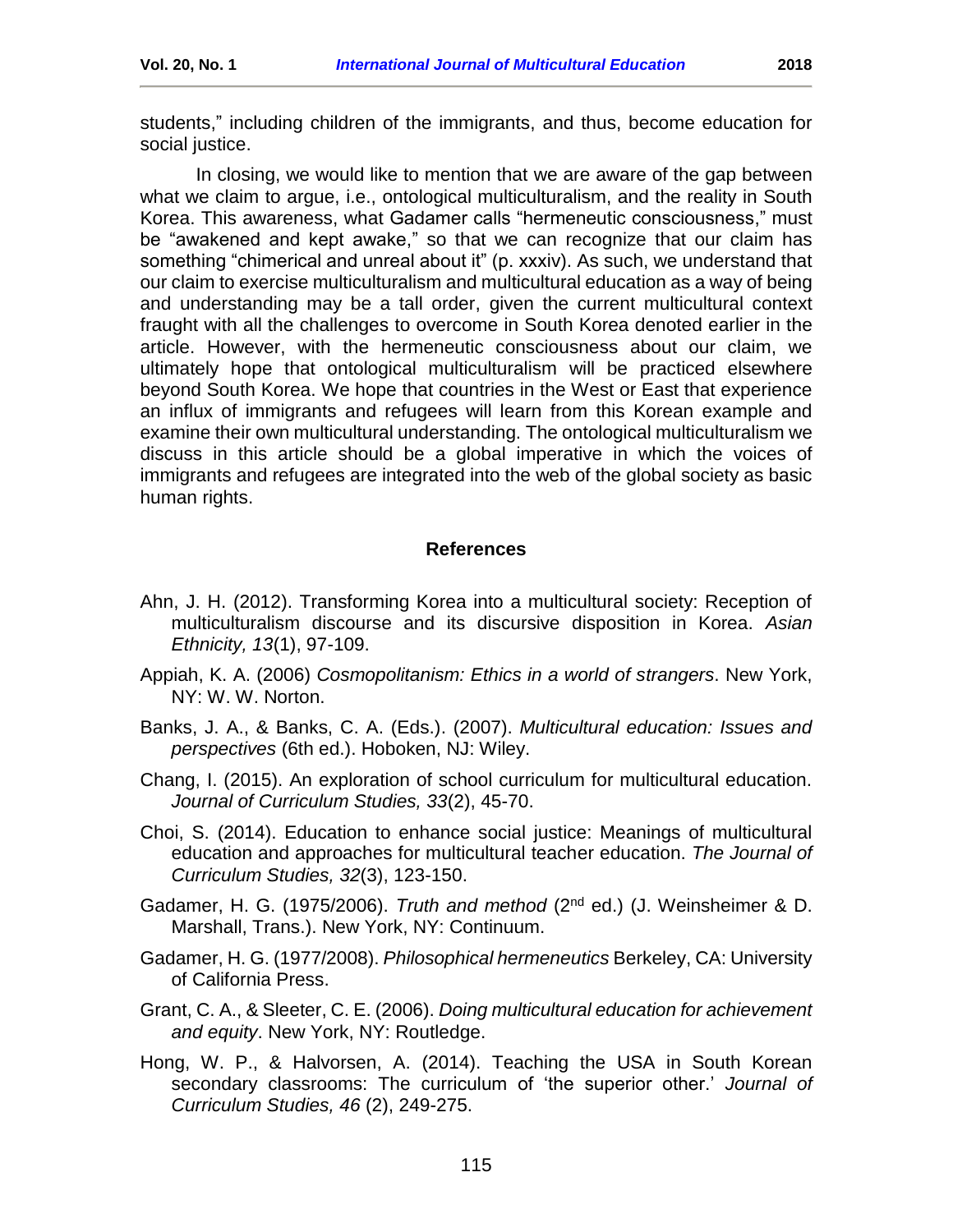- Kamiya, H., & Lee, C. W. (2009). International marriage migrants to rural areas in South Korea and Japan: A comparative analysis. *Geographical Review of Japan Series B, 81*, 60-67.
- Kang, S. W. (2010) Multicultural education and the rights to education of migrant children in South Korea. *Educational Review, 62* (3), 287–300.
- Kim, A. E. (2009). Global migration and South Korea: Foreign workers, foreign brides and the making of a multicultural society. *Ethnic and Racial studies, 32*(1), 70-92.
- Kim, W. S. (2006) Globalization and nationalism: A Korean experience. *Korean Journal for Citizenship Education, 11* (2), 97–122.
- Kong, D., Yoon, K., & Yu, S. (2010). The social dimensions of immigration in Korea. *Journal of Contemporary Asia, 40*(2), 252-274.
- Kymlicka, W. (1998). *Multicultural citizenship*. New York, NY: Oxford University Press.
- Kymlicka, W. (2001). *Politics in the vernacular: Nationalism, multiculturalism, and citizenship*. Oxford, UK: Oxford University Press.
- Kymlicka, W. (2005). Liberal multiculturalism: Western models, global trends, and Asian debates. In W. Kymlicka & B. He (Eds.), *Multiculturalism in Asia* (pp. 22- 55). New York, NY: Oxford University Press.
- Kymlicka, W. (2007). *Multicultural odysseys: Navigating the new international politics of diversity*. Oxford, UK: Oxford University Press.
- Ministry of Education. (2015). *The 2015 revised Korean national curriculum*. Seoul: Ministry of Education.
- Ministry of Education & Human Resources Development. (2007). *The 2007 revised Korean national curriculum*. Seoul: Ministry of Education & Human Resources Development.
- Korean Ministry of the Interior. (2015). Retrieved from [www.moi.go.kr.](http://www.moi.go.kr/)
- Mo, K. W (2009). Policies and directions of multicultural teacher education in Korea. *The Journal of Korean Teacher Education, 26*(4), 245-270.
- Mo, K. W., & Hwang, H. W. (2007). Social studies teachers' perception of multicultural education and its implications on teacher education programs. *The Journal of Korean Teacher Education, 24*(2), 199–219.
- Modood, T. (2011). Multiculturalism and integration: Struggling with confusions. European University Institute, Italy. Retrieved from [http://www.coe.int/t/dg4/cultureheritage/mars/source/resources/references/ot](http://www.coe.int/t/dg4/cultureheritage/mars/source/resources/references/others/38%20-%20Multiculturalisme%20and%20Integration%20-%20Modood%202011.pdf) [hers/38%20-%20Multiculturalisme%20and%20Integration%20-%20Modood](http://www.coe.int/t/dg4/cultureheritage/mars/source/resources/references/others/38%20-%20Multiculturalisme%20and%20Integration%20-%20Modood%202011.pdf) [%202011.pdf.](http://www.coe.int/t/dg4/cultureheritage/mars/source/resources/references/others/38%20-%20Multiculturalisme%20and%20Integration%20-%20Modood%202011.pdf)
- Nieto, S. (2004). *Affirming diversity: The sociopolitical context of multicultural education* (4th ed.). Boston, MA: Pearson.